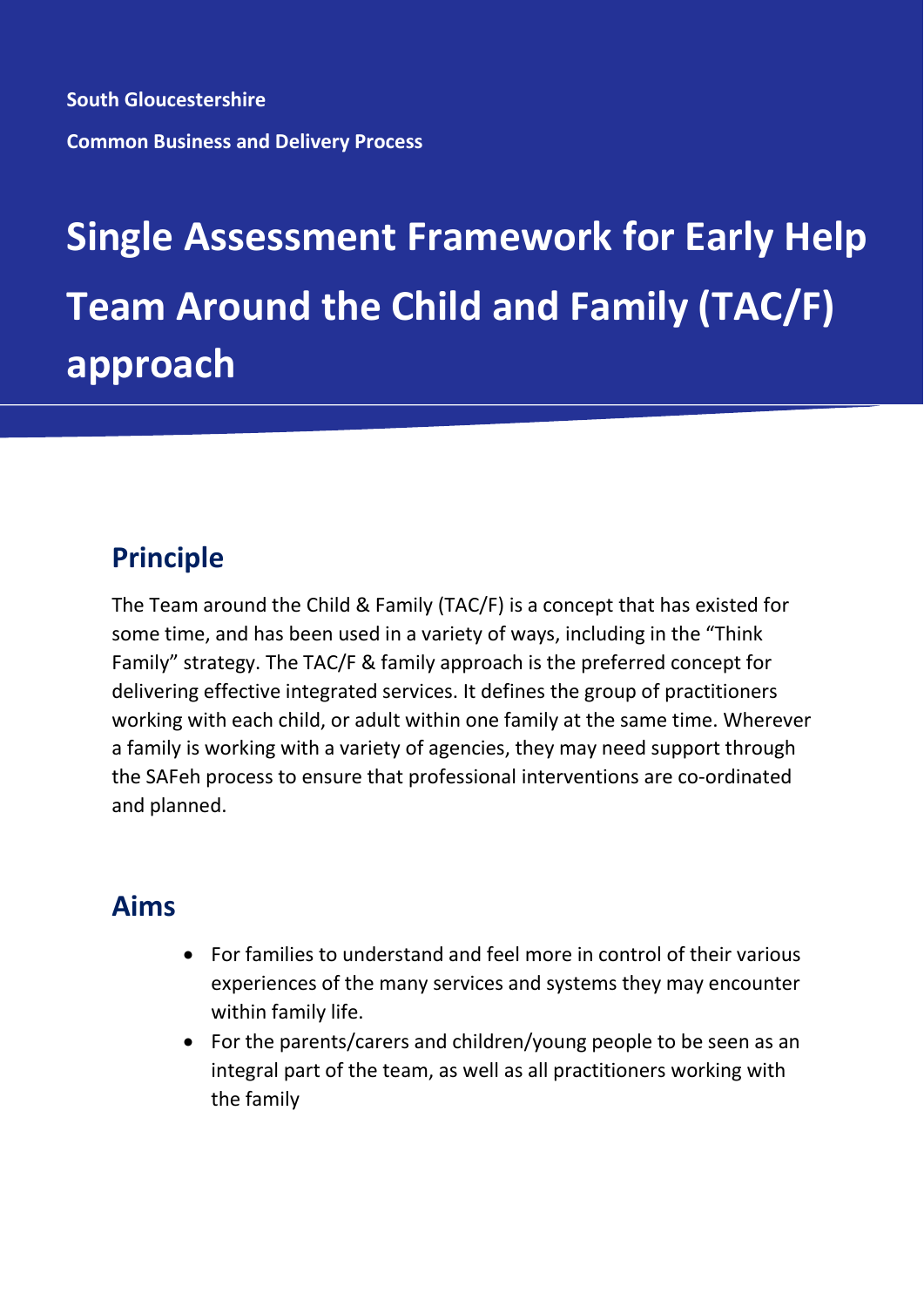- For information between agencies to be shared appropriately wherever there is informed consent obtained from the parents/carers and/or young person.
- For all professionals to acknowledge that they are not the only practitioners involved in the delivery of services to families.
- For there to be a shared understanding that one service will not always be able to meet all needs assessed within the SAFeh process, and to coordinate work with other services.
- For services and resources to be effectively targeted to ensure positive outcomes for the family and the efficient use of resources within services to meet needs.
- For professional responsibility for the well-being of individual children and families to be equally owned and shared by all practitioners.

#### **Guidelines**

- To be aware that a TAC/F exists for all families, as a number of practitioners encounter each family through their normal daily work, whether this is universal or targeted provision. It only needs to be formally brought together where there are additional needs, and the family consent to a SAFeh, in order to coordinate service provision.
- To assess and identify multiple or unmet needs for each individual child within a family in order to identify resources that may be appropriate to be used.
- To be flexible in how these resources may be accessed and coordinated.
- To share information appropriately.
- To ensure that all members of the team have an opportunity to contribute to the assessment, evaluation, action planning and review.
- To ensure that all members of the TAC/F receive copies of the SAFeh form, and all action plan and review forms.